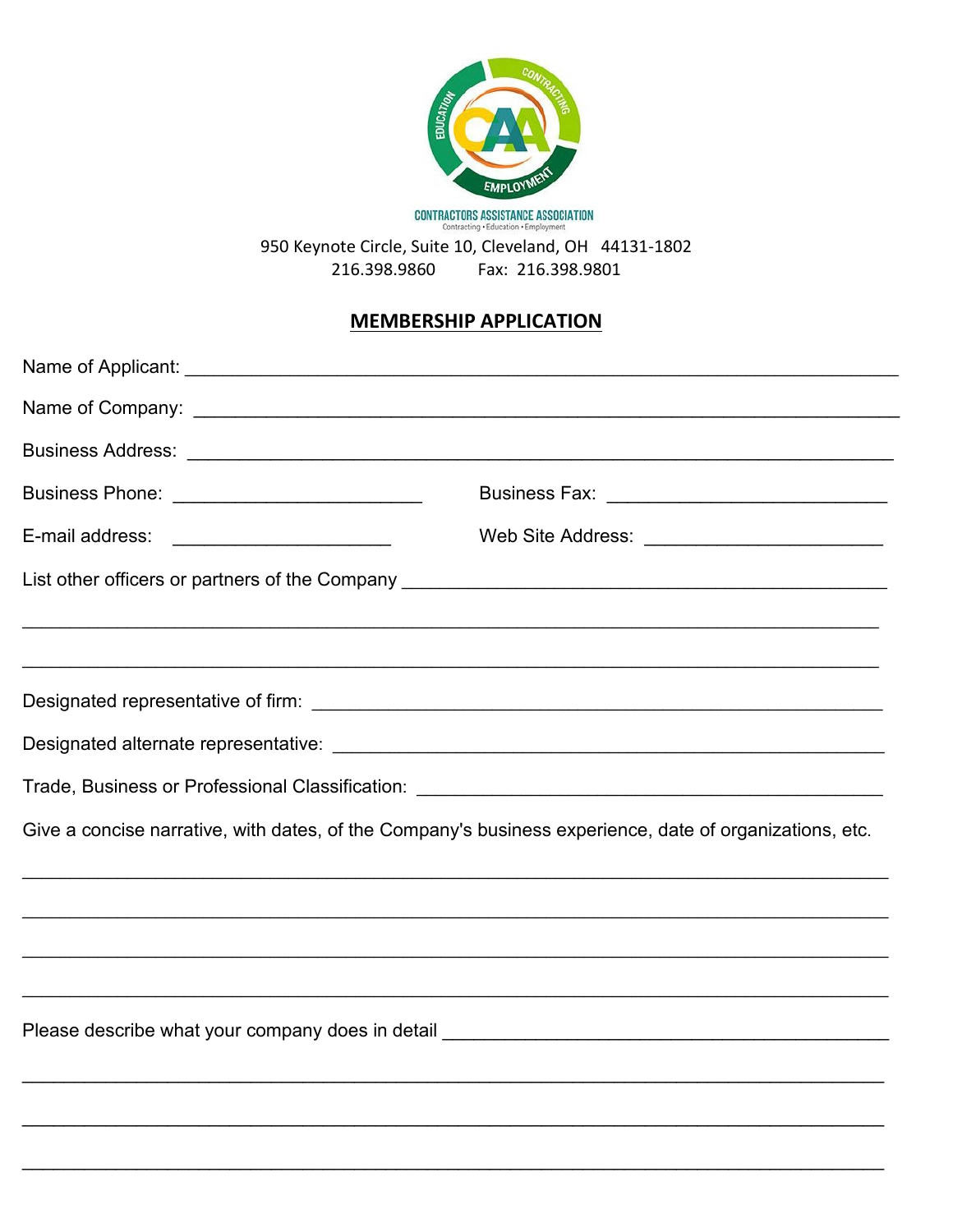## **Contractors Assistance Association Membership Application Page 2**

(Description of Company Continued)

This Company certifies that the foregoing statements are correct, and agrees, if elected to membership, that in accepting the privileges, it will also accept obligations of membership, that it will be governed by the Articles of Incorporation and By-laws of the Association and also by the Rules and Regulations and Dues Schedule of the CAA as long as it continues as a member, and furthermore agrees to promote the objectives of the Association.

\_\_\_\_\_\_\_\_\_\_\_\_\_\_\_\_\_\_\_\_\_\_\_\_\_\_\_\_\_\_\_\_\_\_\_\_\_\_\_\_\_\_\_\_\_\_\_\_\_\_\_\_\_\_\_\_\_\_\_\_\_\_\_\_\_\_\_\_\_\_\_\_\_\_\_\_\_\_\_\_\_\_\_\_

\_\_\_\_\_\_\_\_\_\_\_\_\_\_\_\_\_\_\_\_\_\_\_\_\_\_\_\_\_\_\_\_\_\_\_\_\_\_\_\_\_\_\_\_\_\_\_\_\_\_\_\_\_\_\_\_\_\_\_\_\_\_\_\_\_\_\_\_\_\_\_\_\_\_\_\_\_\_\_\_\_\_\_\_

\_\_\_\_\_\_\_\_\_\_\_\_\_\_\_\_\_\_\_\_\_\_\_\_\_\_\_\_\_\_\_\_\_\_\_\_\_\_\_\_\_\_\_\_\_\_\_\_\_\_\_\_\_\_\_\_\_\_\_\_\_\_\_\_\_\_\_\_\_\_\_\_\_\_\_\_\_\_\_\_\_\_\_\_

\_\_\_\_\_\_\_\_\_\_\_\_\_\_\_\_\_\_\_\_\_\_\_\_\_\_\_\_\_\_\_\_\_\_\_\_\_\_\_\_\_\_\_\_\_\_\_\_\_\_\_\_\_\_\_\_\_\_\_\_\_\_\_\_\_\_\_\_\_\_\_\_\_\_\_\_\_\_\_\_\_\_\_\_

\_\_\_\_\_\_\_\_\_\_\_\_\_\_\_\_\_\_\_\_\_\_\_\_\_\_\_\_\_\_\_\_\_\_\_\_\_\_\_\_\_\_\_\_\_\_\_\_\_\_\_\_\_\_\_\_\_\_\_\_\_\_\_\_\_\_\_\_\_\_\_\_\_\_\_\_\_\_\_\_\_\_\_\_

\_\_\_\_\_\_\_\_\_\_\_\_\_\_\_\_\_\_\_\_\_\_\_\_\_\_\_\_\_\_\_\_\_\_\_\_\_\_\_\_\_\_\_\_\_\_\_\_\_\_\_\_\_\_\_\_\_\_\_\_\_\_\_\_\_\_\_\_\_\_\_\_\_\_\_\_\_\_\_\_\_\_\_\_

This Company hereby makes application for membership in the CAA on the basis of the foregoing statements and refers to the persons named on page 2 who are personally familiar with the Company and its work.

**BUSINESS REFERENCE:** Give names and addresses of at least three persons, including one owner, one banker, and one architect or engineer for whom you have recently worked.

| $\mathbf{1}$ . | Name of Individual experience of Individual experience of Individual experience of Individual experience of $\sim$                                                                                                            |
|----------------|-------------------------------------------------------------------------------------------------------------------------------------------------------------------------------------------------------------------------------|
|                |                                                                                                                                                                                                                               |
|                |                                                                                                                                                                                                                               |
| 2.             |                                                                                                                                                                                                                               |
|                |                                                                                                                                                                                                                               |
|                |                                                                                                                                                                                                                               |
| 3.             | Name of Individual experiments and the set of the set of the set of the set of the set of the set of the set of the set of the set of the set of the set of the set of the set of the set of the set of the set of the set of |
|                |                                                                                                                                                                                                                               |
|                |                                                                                                                                                                                                                               |
|                |                                                                                                                                                                                                                               |
|                |                                                                                                                                                                                                                               |
|                |                                                                                                                                                                                                                               |
|                |                                                                                                                                                                                                                               |
|                |                                                                                                                                                                                                                               |